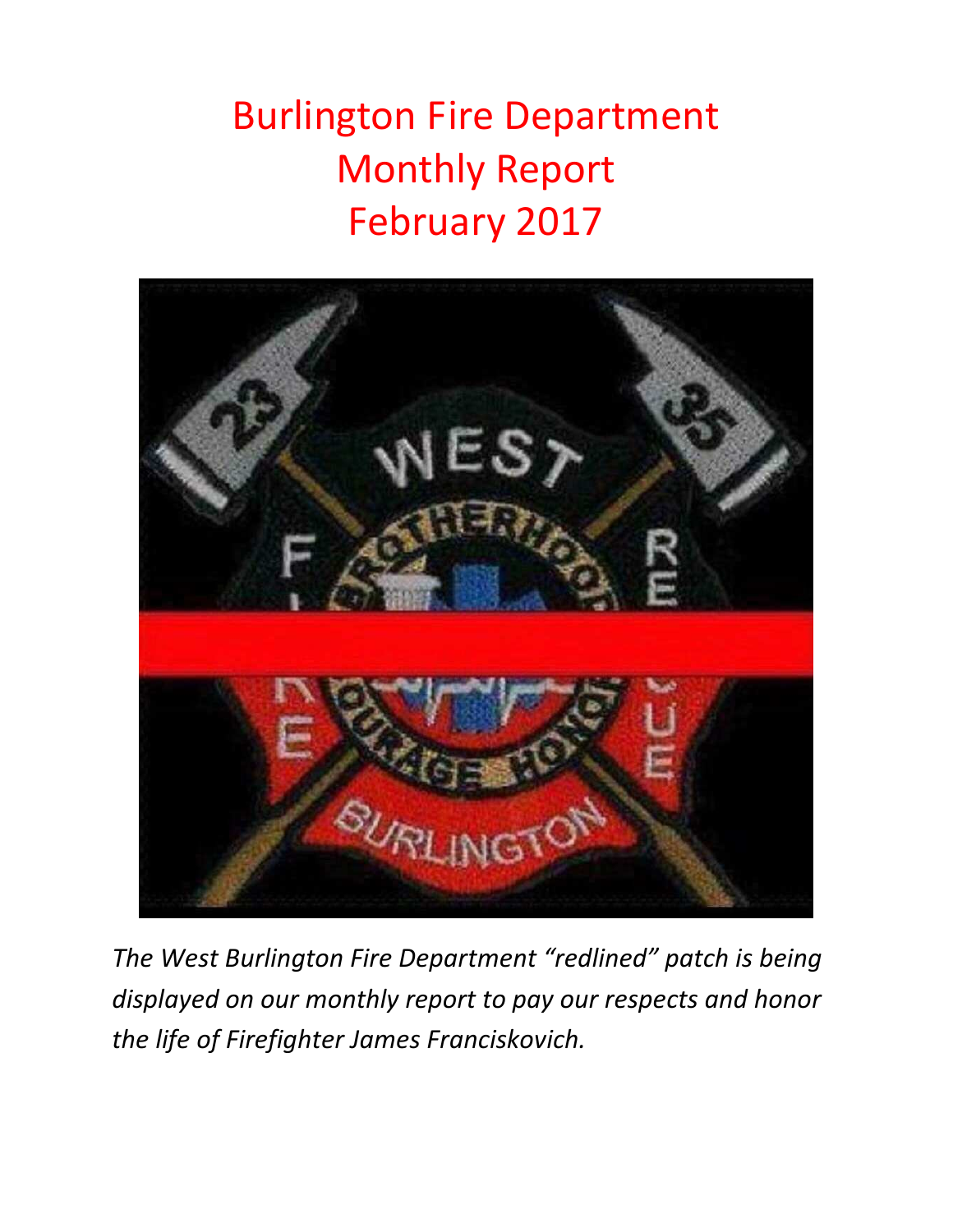### **Operations**

We had 371 calls for service in February, including 271 within the city limits of Burlington. Our average response time for structure fires, from dispatch to onscene, was 3 minutes and 38 seconds. This time includes the time it takes to get into turnout (firefighting) gear and drive to the scene. Our average response time for EMS calls in Burlington was 5 minutes and 26 seconds. For EMS calls the time includes some non-emergency responses.



### **Fire Prevention**

Fire Marshal Crooks completed 23 inspections of various types in February. During these inspections he cited 101 violations including citations for issues related to emergency lighting, exits, improper storage, and cooking grease buildup. Crews installed 11 smoke alarms and 2 carbon monoxide alarms. Third Shift completed a pre-planning walk thru of the Tama building.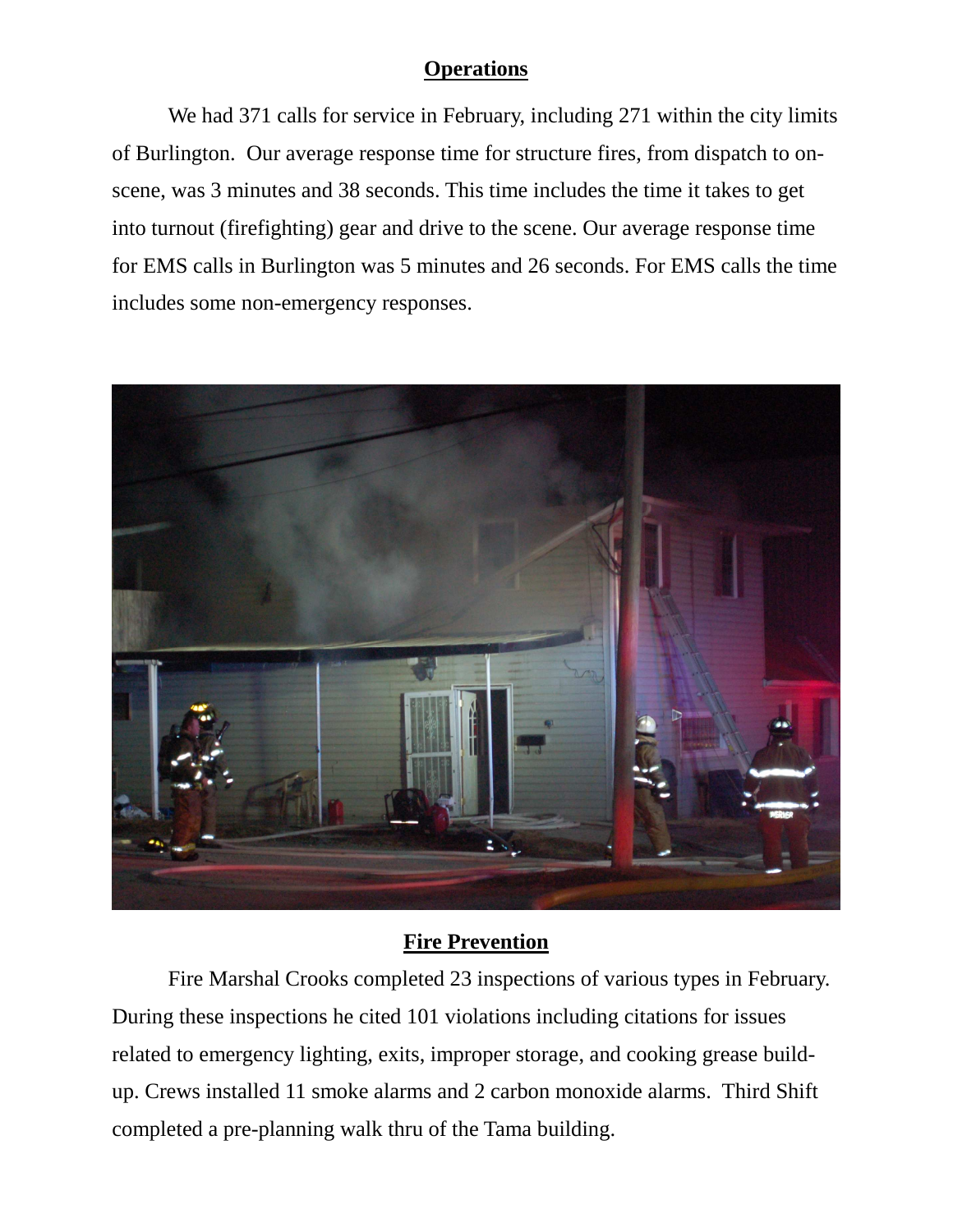### **Training**

 Crews completed over 400 hours of training in February including several hours on each shift of EMS training. Alliant Energy provided training on all three shifts and provided time for some discussion on how to better utilize their resources. The Iowa Fire Service Training Bureau was here over two weekends to provide refresher training for firefighters and conduct written testing for certifications.

### **Other Activities**

- Lieutenant Brian Luers received his 25 year tenure award.
- Battalion Chief Workman attended the MABAS Command and Control Conference.
- All of our ambulances passed inspection by the State of Illinois Bureau of EMS.
- All three shifts conducted pre-planning at the ADM plant.
- Deputy Chief Ryan and Billing Manager Hunter attended Bridges Out of Poverty training.
- Crews participated in the "active shooter" drill in West Burlington.
- Paramedic Kyle Moser was hired to fill a vacancy.

Respectfully Submitted,

Matt Trexel

Fire Chief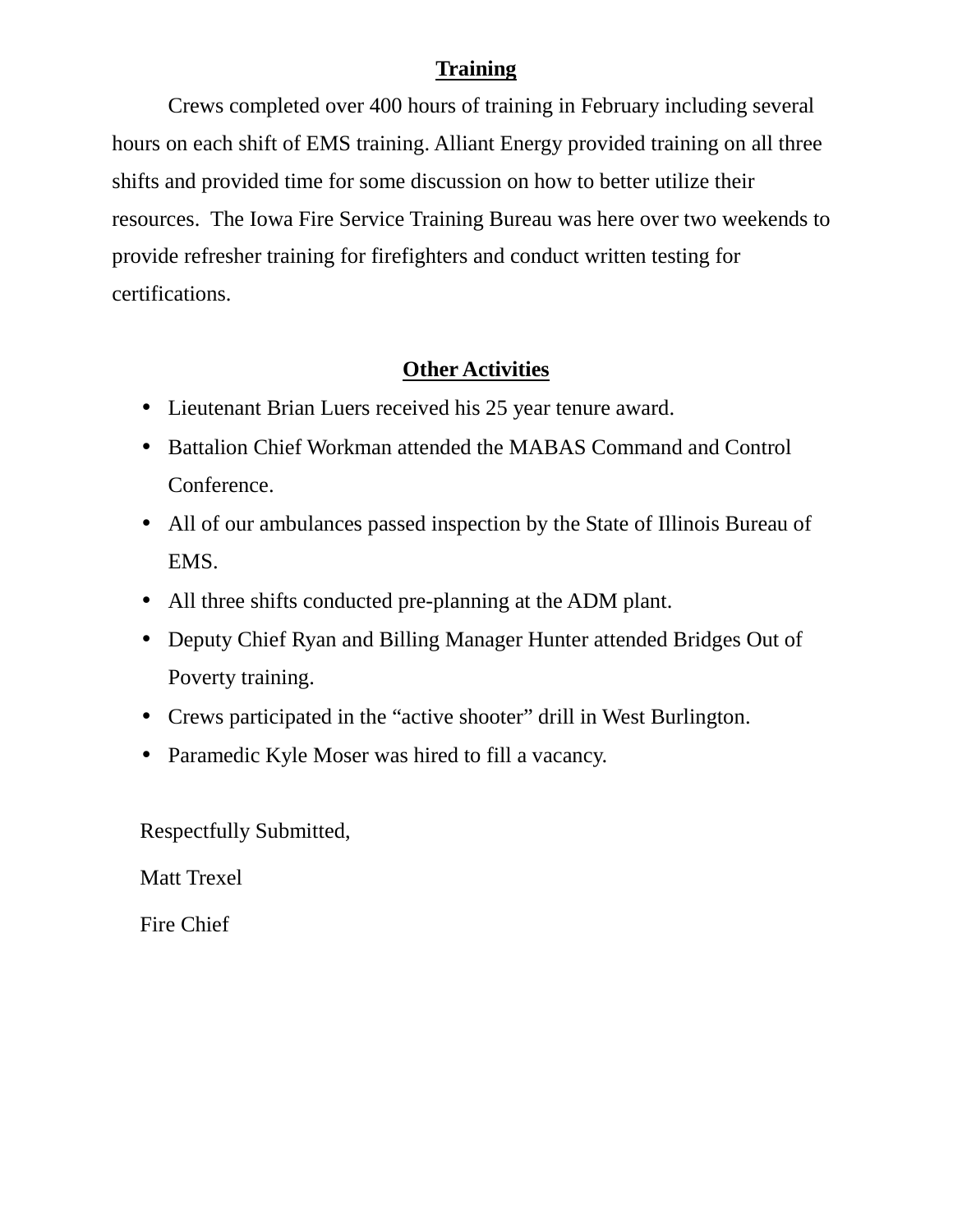**Incident Type Report February 2017** 



### **Responses By District February 2017**

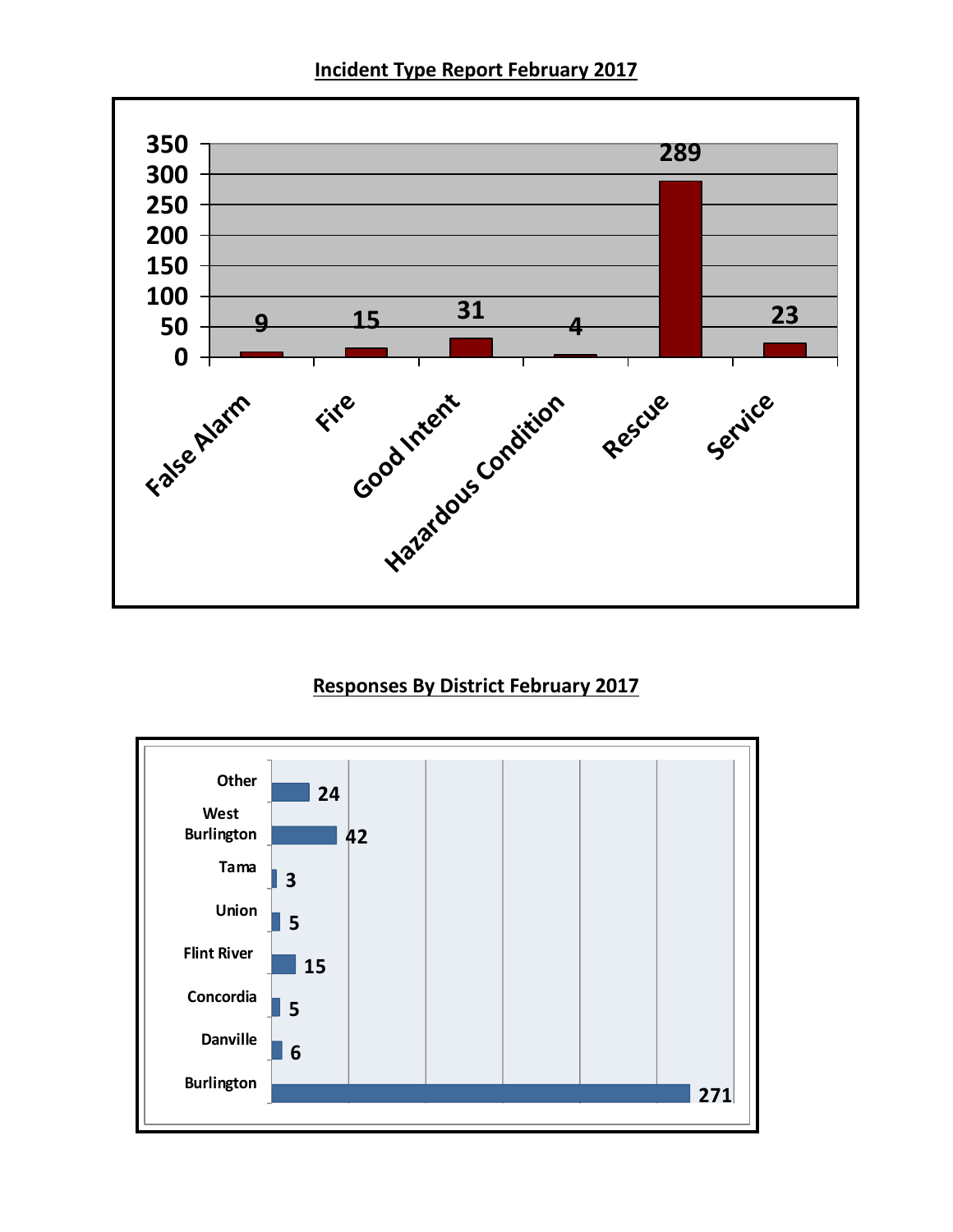## **Target Solutions Training**

### **Administrative Summary - February**

| <b>Assignments</b>                             |     |                 |
|------------------------------------------------|-----|-----------------|
| <b>Completions (February 1-28)</b>             |     |                 |
| Users with completions:                        | 42  | 95%             |
| Total completions:                             | 555 |                 |
| <b>Overdue Assignments (as of February 28)</b> |     |                 |
| Users with assignment(s) that are overdue:     | 29  | 66%             |
| Total overdue assignments:                     | 118 |                 |
| No Assignments (as of February 28)             |     |                 |
| Users with no assignments:                     | 13  | 30 <sub>%</sub> |

| <b>Users</b>                                           |    |     |
|--------------------------------------------------------|----|-----|
| Log-ins (February 1-28)                                |    |     |
| Users who have logged in:                              | 40 | 91% |
| <b>Credentials</b>                                     |    |     |
| Users with credentials expiring next month (March): 19 |    | 43% |

#### Patient Age Breakdown

Report Date Range: February 2017

| <b>Type</b>        | Count |                |
|--------------------|-------|----------------|
| Pediatric (0 - 13) | O     | <b>Details</b> |
| Adult (14 - 64)    | 140   | <b>Details</b> |
| Senior $(65+)$     | 135   | <b>Details</b> |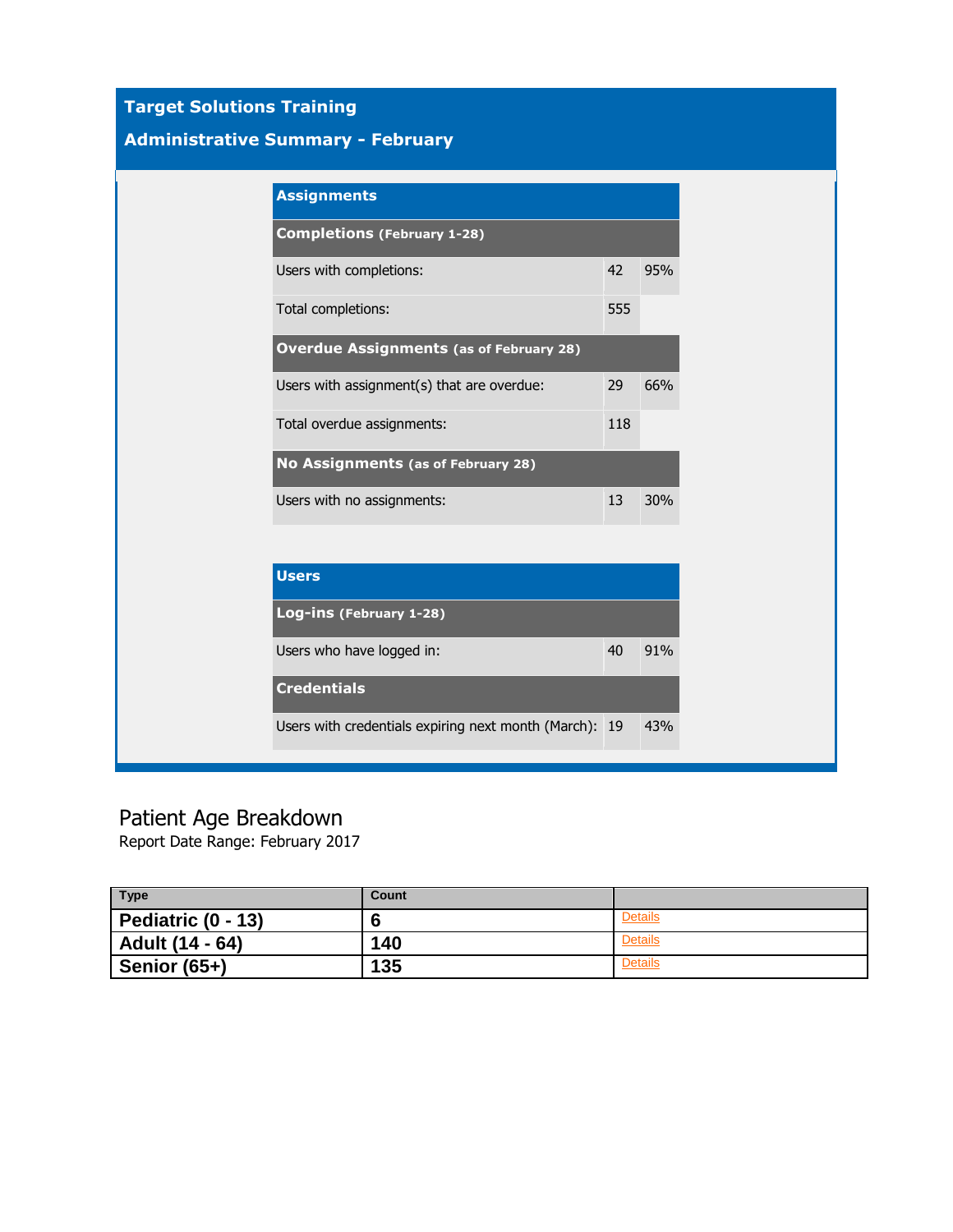### Treatments By Unit

Report Date Range: 02/01/2017 to 02/28/2017

| <b>Treatment</b>                           | <b>Unit751</b>          | Unit752        | <b>Unit753</b> | Unit754      | <b>Unit755</b>          | <b>Total</b>            |
|--------------------------------------------|-------------------------|----------------|----------------|--------------|-------------------------|-------------------------|
| 12 Lead EKG                                | 20                      | 1              | 10             |              | 19                      | 50                      |
| <b>AED</b>                                 |                         |                | 1              |              |                         | 1                       |
| Air Adjunct                                |                         |                |                |              | $\overline{2}$          | $\overline{2}$          |
| <b>Bandage</b>                             | $\overline{\mathbf{4}}$ |                |                |              | $\mathbf{3}$            | $\overline{7}$          |
| <b>Contacted</b><br><b>Medical Control</b> |                         | 1              |                | 1            | 11                      | 13                      |
| <b>CPAP</b>                                | 3                       |                | 1              |              | $\overline{2}$          | 6                       |
| <b>CPR</b>                                 | $\overline{2}$          |                |                |              | 1                       | $\overline{3}$          |
| ECG (4 Lead)                               | 67                      | $\overline{2}$ | 14             | $\mathbf 1$  | 37                      | 121                     |
| ETCO <sub>2</sub><br>monitoring            | 6                       | 1              | 4              |              | $\mathbf{2}$            | 13                      |
| <b>Field Termination</b>                   | 1                       |                |                |              |                         | 1                       |
| <b>Intubation</b>                          | 1                       |                |                |              | $\overline{2}$          | $\overline{3}$          |
| IO                                         |                         |                |                |              | $\overline{2}$          | $\overline{2}$          |
| IV                                         | 80                      | $\overline{2}$ | 21             | 1            | 55                      | 159                     |
| <b>Medication</b><br><b>Administration</b> | 69                      |                | 17             | 1            | 40                      | 127                     |
| <b>Nebulizer</b>                           |                         |                | $\overline{2}$ | $\mathbf{1}$ | $\overline{\mathbf{1}}$ | $\overline{\mathbf{4}}$ |
| <b>Oxygen Adminis</b>                      | 31                      | 3              | 8              | $\mathbf 1$  | 20                      | 63                      |
| <b>Spinal</b>                              | 8                       |                |                |              | 1                       | 9                       |
| <b>Immobilization</b>                      |                         |                |                |              |                         |                         |
| <b>Splint</b>                              | 3                       |                |                |              |                         | $\overline{3}$          |
| <b>Suction</b>                             |                         |                | $\mathbf 1$    |              |                         | 1                       |
| <b>Thermal</b>                             |                         |                |                |              | $\overline{2}$          | $\overline{2}$          |
| <b>Treatments</b>                          |                         |                |                |              |                         |                         |
| <b>Ventilation</b>                         |                         |                | 1              |              | $\overline{\mathbf{3}}$ | 4                       |

# Advanced Life Support Versus Basic Life Support

Report Date Range: February 2017

| Type       | <b>Count</b> |
|------------|--------------|
| <b>ALS</b> | 186          |
| <b>BLS</b> | 56           |
| <b>NA</b>  | 57           |